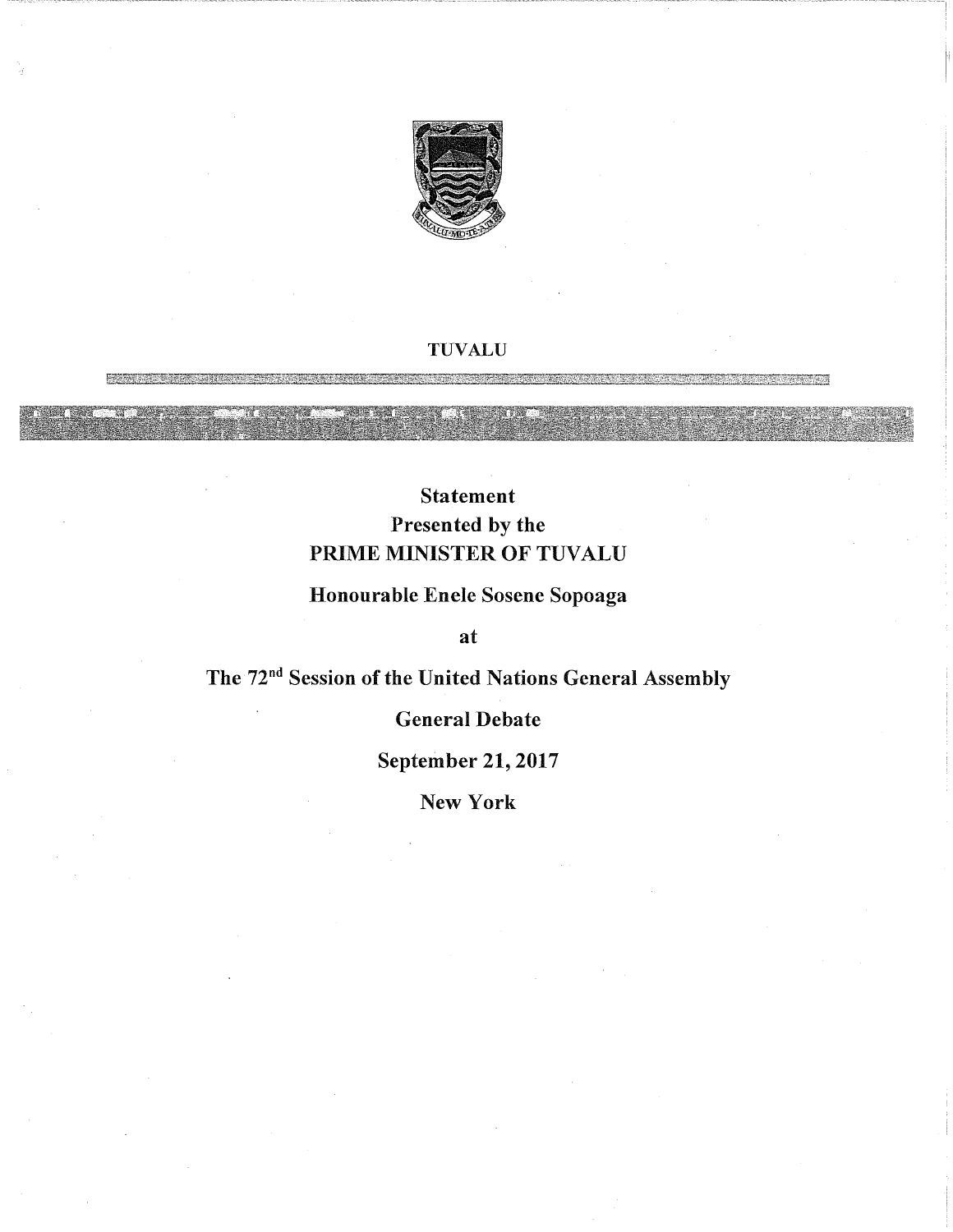### President of the General Assembly Excellencies Ladies and Gentlemen

1. Next week on the 1st of October, Tuvalu will mark its 39th Anniversary of Independence. It gives me great pleasure, on behalf of the Government and people of Tuvalu, to thank the United Nations and all its Membership for granting Tuvalu the recognition of full sovereignty in October 1978.

2. Twenty-nine years after on the eve of the  $21<sup>st</sup>$  Century, September 2000, Tuvalu was admitted as the 169th Member of the UN, with the rights of full participation as a Member of the UN Family. Our joining the UN is a journey of hope. Hope in the noble values of this great body, the UN, and trust in its ability to assure humanity, including small and vulnerable countries like mine, peace and security, and prosperity for our survival.

3. I record Tuvalu's sincere gratitude to the UN and its specialized agencies, development partners especially our traditional partners in the Pacific, regional bodies of the Pacific, friends in Asia, India, South Korea, Japan, in the Republic of China/Taiwan, in the EU and others for all your support to my island nation of Tuvalu. We welcome the friendship and partnership of UN members and other entities as we advance forward.

4. Mr President, we applaud the theme of the  $72<sup>nd</sup>$  General Debate, "Focusing on people: striving for peace and a decent life for all on a sustainable planet." It captures the undeniable linkage between peace, security and sustainable development. It underscores that, without peace and security, our 2030 Agenda for Sustainable Development will not deliver a fair globalization for all. In short, without sustainable development, there will be no peace and security.

5. Accordingly, I congratulate you, Mr President, on your appointment to the Presidency and for your vision on the  $72<sup>nd</sup>$  Session. And I also congratulate the outgoing President of the General Assembly Mr. Peter Thomson of Fiji for his efforts and outstanding leadership - sa vinaka vakalevu.

6. Mr President, as a small and vulnerable island nation, I want to express Tuvalu's deepest sympathy to the people in the USA and in the Caribbean islands who are being affected by the destruction of the recent hurricanes and tropical cyclones. These unfortunate events clearly show the magnitude and urgency of global work still required of the UN to better prepare, protect and save peoples and humanity from these calamities.

7. We also share the devastating grief of the people of Mexico including young school children following the earthquake this week, and other peoples suffered by disasters, and violence around the world. Our prayers that Almighty God gives comfort to the affected people and their loved ones, for speedy recovery.

 $\overline{2}$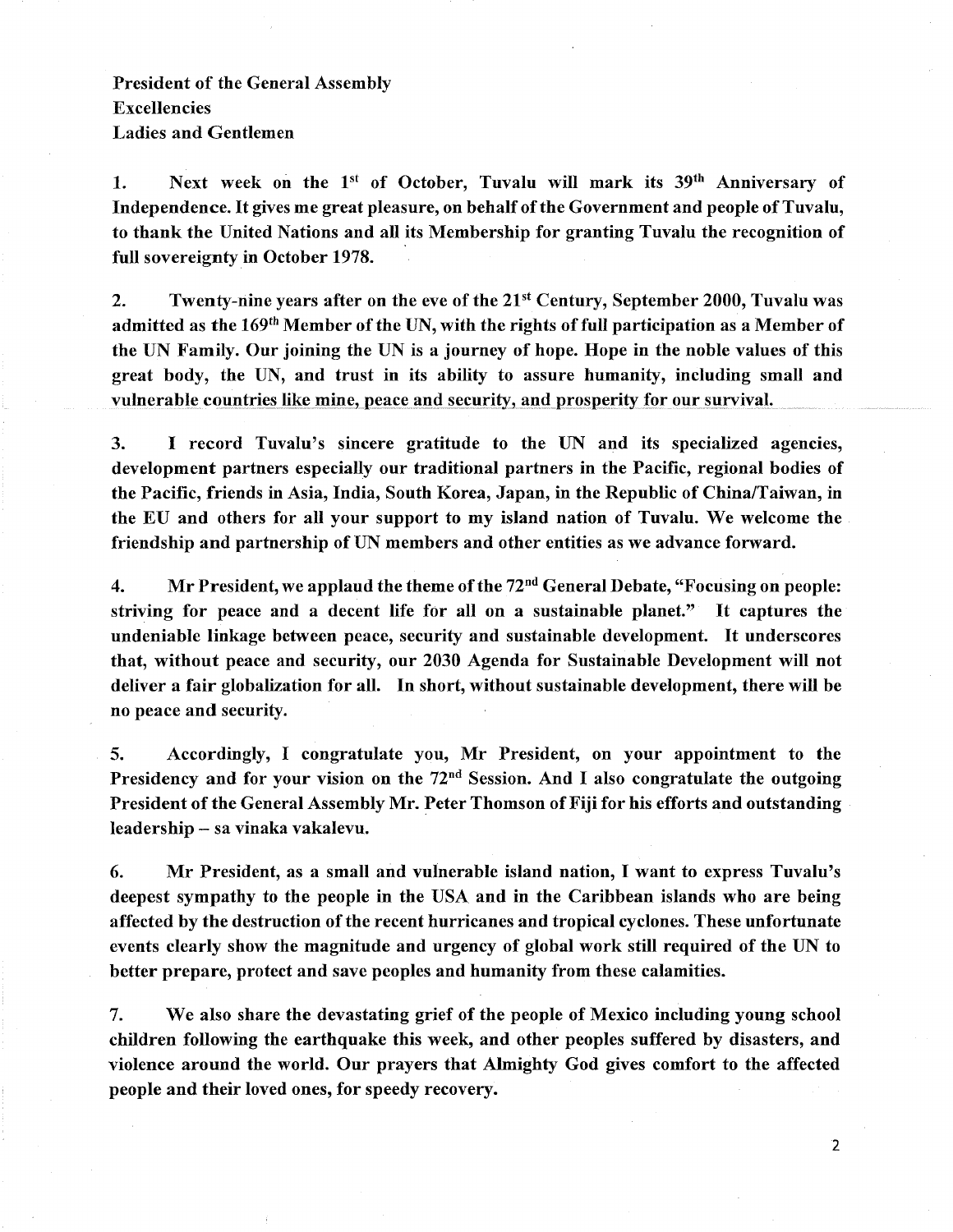8. Mr President, horrific acts of violence and terrorism continue to plague our world. Countless innocent lives are destroyed and lost. Violence in any form is a direct threat to peace and security, and seriously undermines our efforts to achieve sustainable development. We therefore condemn violence and terrorism in all its forms and manifestations.

9. We are particularly concerned with the threat to global peace and security posed by the Democratic People's Republic of Korea. We acknowledge the persistent efforts of the Security Council to de-escalate tensions. A renewed engagement with inclusive diplomatic dialogue is, in our view, the only option to solve the crisis on the Korean Peninsula. We believe that a military response will lead to unimaginable destruction and loss of lives. History has taught us the mistakes of the past that we must not repeat.

10. In this vein, Tuvalu maintains its commitments in support of all international legal instruments against violence and terrorism. It is critical that we support international law for the protection and promotion of human rights. We commend the establishment of the Office of Counter Terrorism to ensure the effective and balanced implementation of the UN Global Counter-Terrorism Strategy.

11. Just yesterday, with pride on behalf of Tuvalu, I signed the Treaty on the Prohibition of Nuclear Weapons as a further commitment to the South Pacific Nuclear Free Zone Treaty, which was negotiated and drafted in the 1984 Pacific Island Leaders Forum held in Tuvalu. It is our fervent hope that nuclear weapons and other weapons of mass destruction, including the trade of materials and development of technologies to produce such weapons, are totally banned and prohibited worldwide by the UN. Humanity must be advanced not on the principles of fear and deterrence, not on the adage of might is right, rather on moral justice for human equity, trust, respect, and the true, enjoyment of basic human rights.

12. Mr President, the entry into force of the Paris Agreement last year raised our hopes that, recognizing the existential threat to us all, Member States would commit to the common cause of fighting climate change, adapting to its impacts, and strengthening the ability of developing States, especially the most vulnerable, to deal with those impacts. The Paris Agreement is our common hope of a decent life on a sustainable planet. For Tuvalu, it is our hope of security and survival.

الملا

13. That hope, however, dimmed with the announcement by the United States that it will abandon the Paris Agreement. That decision risks undermining our global efforts to save and protect the livelihoods of the people that are at risk from the impacts of climate change. These are the marginalized, the vulnerable, the poor, the women and children who suffer the most from climate change, and especially the people living on low-lying islands and coastal areas. These people count in the tens of millions and the number is increasing at an alarming rate.

14. Domestic economic and political interests, are often short term and benefitting only a few, should not be pursued at the expense of a decent life for us all, current and future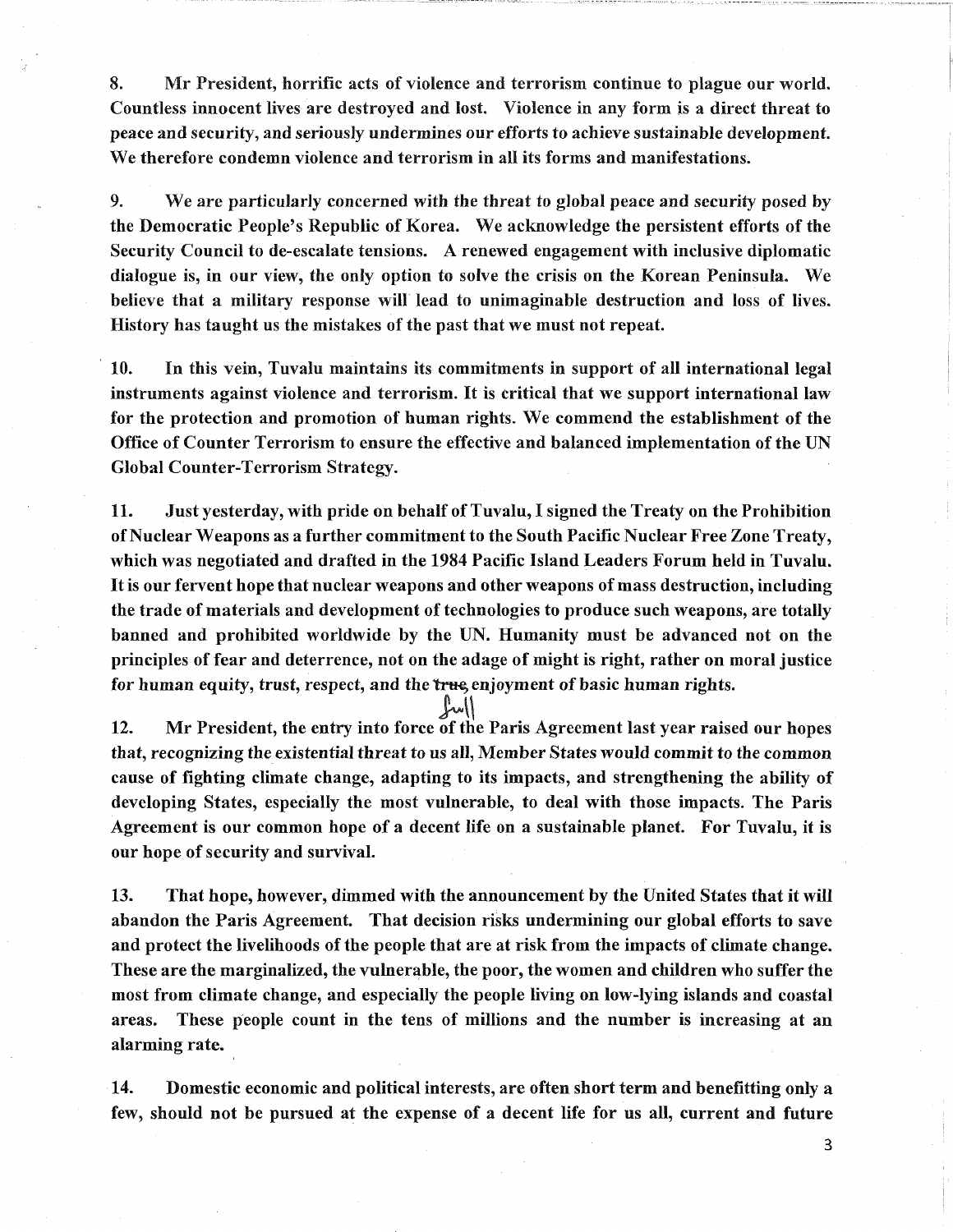generations, on a sustainable planet. This is the spirit that underpins our  $21<sup>st</sup>$  century development system. We therefore urge the United States to re-unite with us and to allow all of us, in particular the most vulnerable, the best possible chance to save ourselves, and the sustainable future of humanity. We are nevertheless encouraged by the strong leadership of the Canadian Prime Minister and French President on climate change.

15. We welcome the Secretary General's intention to convene a dedicated climate summit in 2019 to mobilise political support. It will be an important opportunity to review our progress and momentum, and most importantly, to enhance our commitments to take urgent and credible actions to reverse global warming.

16. We are also encouraged by the Secretary General's commitment to intensify highlevel political engagement to limit temperature rise to well below 2 degrees Celsius above pre-industrial levels, and in fact aiming at limiting the increase to 1.5 degrees Celsius. We are likewise heartened by his dedication to rallying the UN systems to better support Member States by mobilizing resources and strengthening partnerships in their pursuance of climate actions.

17. Indeed, without enhanced commitment and genuine partnerships, the Paris Agreement will not save us - the most vulnerable. Climate change is a risk multiplier on all factors of development. Its challenges are complex and changing. It is for this reason that we reiterate our call for the appointment of a Special Representative on Climate Change and Security for enhanced international focus, coordination and commitment.

18. In the same vein, we cail for climate change and security to be a permanent item in the agenda of the Security Council, given its direct threat to global peace and security.

I9. For Tuvalu and many of the low-lying islands, our peace and security is not imperiled by traditional threats of conflicts, violence, drugs, weapons, famine, or diseases. Instead, as the Male' Declaration on the Human Dimension of Climate Change recognized in 2007, "the impacts of climate change pose the most immediate, fundamental and far-reaching threat" to individuals and communities in these most vulnerable States, and threaten a wide range of human rights, including "the right to life, the right to take part in cultural life, the right to use and enjoy property, the right to an adequate standard of living, the right to food, and the right to the highest attainable standard of physical and mental health."

20. Ten years ago, Mr President, we recognized that climate change was the single major threat to our peace, security, and ultimately our survival. It remains so today, and the situation grows more urgent every day. Under current warming trends, our islands may be submerged into the sea within the next 50 years. If and when this happens, we will be forced to abandon our islands, even though we are the least contributors to global warming and sea level rise. That forced relocation or displacement of our people is an injustice and an infringement on our fundamental and basic human rights.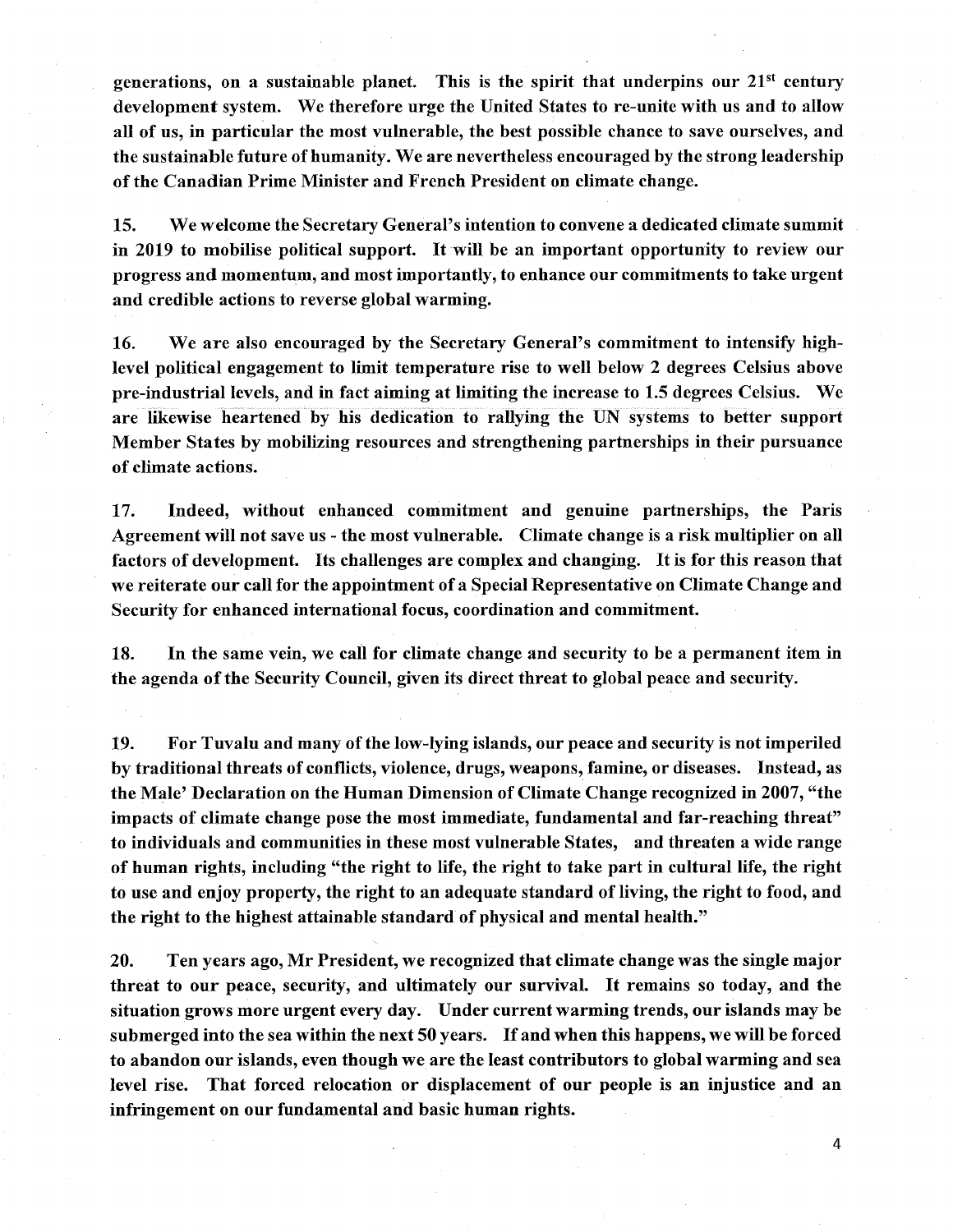21. It is for this very reason that we continue to call for enhanced global commitment and partnerships in the implementation of the Paris Agreement. We cannot give up on this campaign, for two very simple reasons. First, relocation and statelessness are unacceptable, as any of us here would agree. Second, we know as you do, that the membership of our global family of the United Nations has the tools and the resources to save Tuvalu and lowlying states from the impacts of climate change. It is only a question of whether we have the will and courage to help.

22. Mr President, we have come together to face grave risks before. Over the years, the international community, guided by the Charter of the United Nations, cooperated on many fronts to deal with threats Such as ebola and cholera, violence, natural disasters, and subsequently, the lives and rights of people displaced by such threats.

23. During those circumstances, the international response was immediate because human lives and human rights were at risk and needed protection. The response was also immediate because the threats were potential global threats to humanity. For others, however, their response was driven by political and economic interests. But most importantly, the threats were controlled and human lives and human rights were saved and protected.

24. Sadly however, displacement by impacts of climate change have not yet drawn the same international concern and response, despite the fact that it has the very real potential to become a serious threat to global peace, security and human rights.

25. Uncontrolled mass migration into Europe as a result of conflicts and natural disasters taught us a very important lesson - that we should have had in place effective international institutions and systems to control, manage and protect the rights of migrants. In exactly the same manner, we must now be formulating effective international systems to protect the human rights of people displaced by the impacts of climate change, and avoid further uncontrolled mass migration and mass violation of human rights.

26. That preparation must include developing the appropriate international legal tools to cope with the complex and multifaceted challenges posed by climate change, which cut across a number of different areas of international law. In particular, the current refugee regimes, which were developed to cope with the traditional threats, do not adequately protect people forced to leave their homes by the impacts of climate change. We therefore reiterate our proposal for a UN Resolution on the establishment of a legal process to protect the human rights and ultimately save the lives of people displaced by the impacts of climate change.

27. Mr President, as a least developed country and a SIDS, we need enhanced global support to overcome the structural challenges we face in implementing the 2030 agenda for sustainable development. On our own part, Tuvalu has developed its national strategy for sustainable development, Te Kakeega III, premised on building resilience through good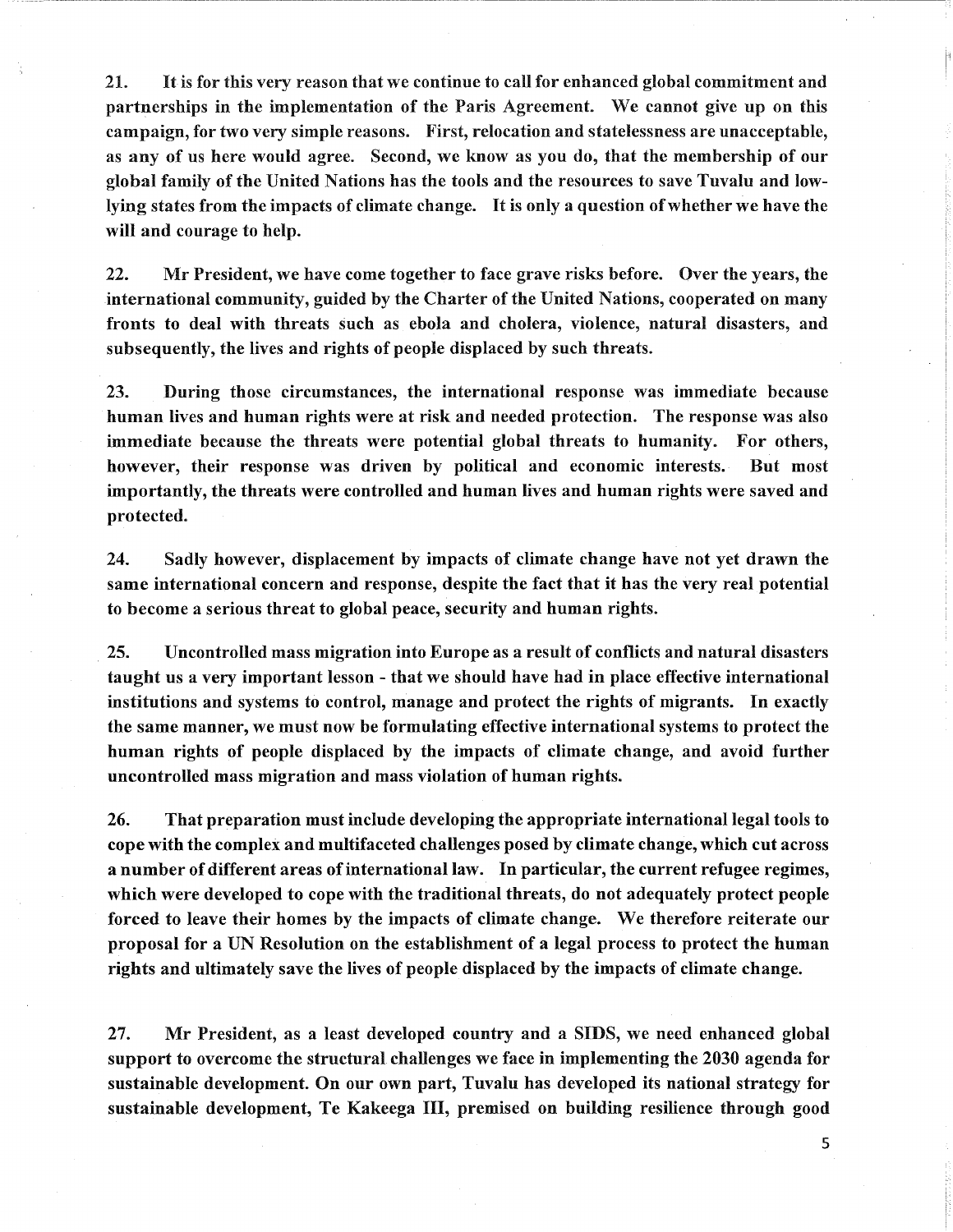governance, inclusive participation, and capacity measures of mitigation of NDCs with targets of 100% renewable energy by 2020, and coastal protection adaptation on all islands to protect and save Tuvalu.

28. We are grateful to the international community through the GCF, the GEF, and the UNDP as well as through bilateral sources for their generous support. While grateful for the goodwill, we have established the Tuvalu Climate Change and Disaster Survival Fund as a facility to help people respond quickly to impacts of tropical cyclones, hurricanes and wave surges.

29. To enhance further adaptation work, access to appropriate infrastructures, maritime ports, airports, technology connectivity, health, quality education, and renewable energy are critical areas of particular priority. Tuvalu will welcome the development of genuine and durable partnerships as are aspired under the SAMOA Pathway.

30. In regards to the issue of LDC graduation, it is our view that a country must only graduate when it can achieve sustainable development, not merely when it should be able to achieve sustainable development. Misguided graduation will only impose further constraints to our efforts to achieve sustainable development. Unique vulnerability of SIDS/LDCs like Tuvalu must be the central criteria of consideration for LDC graduation.

31. As small islands surrounded by vast oceans, we interact with the ocean every day of our lives. We are heavily dependent on the ocean as a source of food and for many of us, the ocean is central to our achievement of sustainable development. We firmly believe that once we have established our baselines under the UN Convention on the Law of the sea, these baselines as well as the maritime zones shall be remained forever. This is irrespective of sea level rise.

32. The ongoing discussions on the conservation and sustainable use of marine biological diversity beyond areas of national jurisdiction ("BBNJ") must ensure that small island developing states, with our particular vulnerabilities, are provided the necessary financial and technical support to guarantee our equal and fair participation in the management of BBNJ and the sharing of benefits from the BBNJ Instrument. We must agree at this Assembly to commence work on developing a legal binding agreement to give protection to biodiversity beyond national jurisdiction.

33. Our 2030 Agenda for Sustainable Development is universal and holistic in that it applies to all countries and actors, and covers aU aspects of sustainable development. Critical to its success, the agenda is rooted in human rights and genuine partnerships.

34. But Mr President, the vibrant democracy of Taiwan who has long been an active and responsible development partner to many countries including Tuvalu, is being denied participation in the UN systems. It cannot be right, that the  $22<sup>nd</sup>$  largest global economy with a notable capacity to contribute, could not effectively participate in our 2030 Agenda.